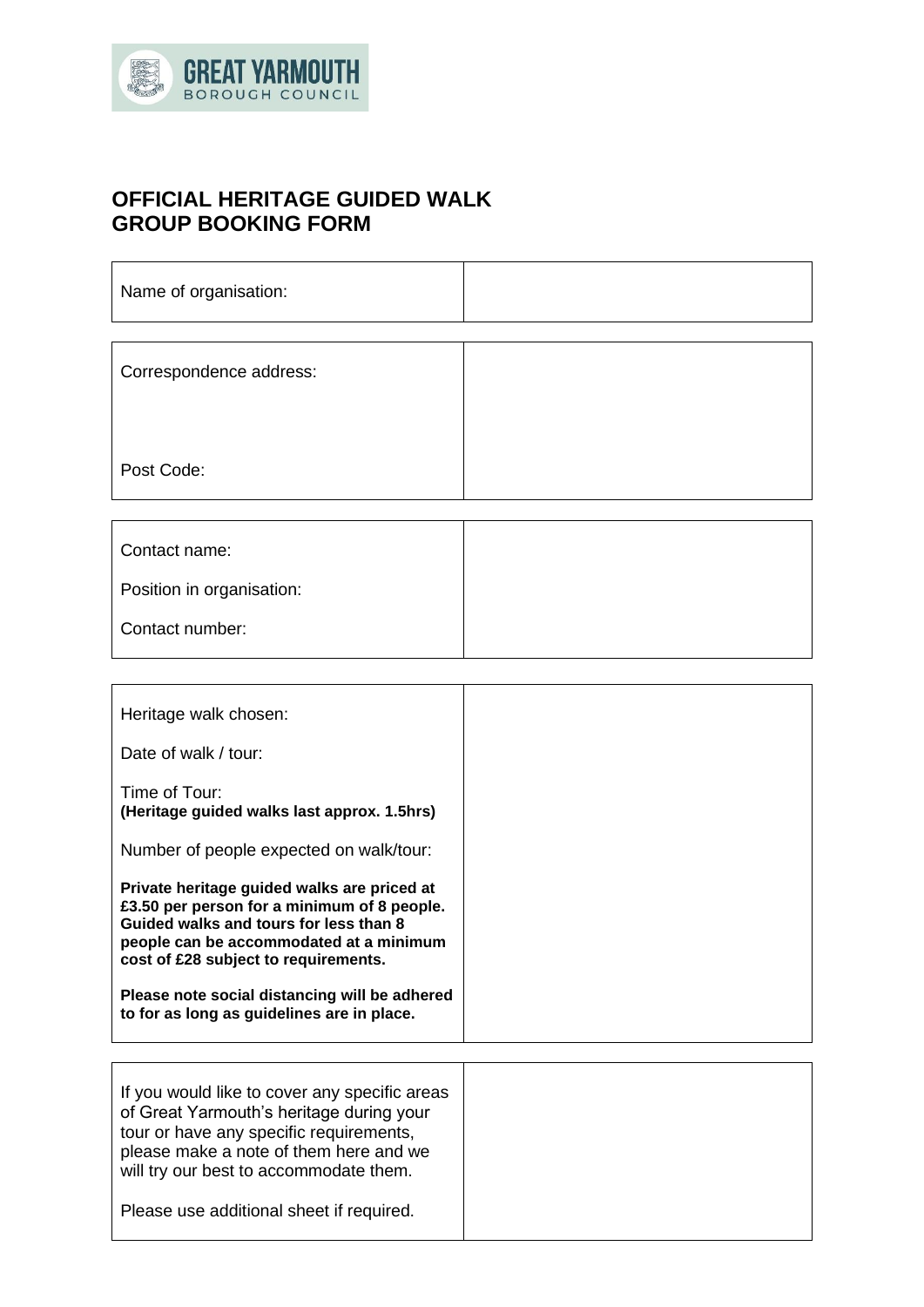# **COACH ITINERARIES**

Heritage guides can be supplied to give your group a tour from the comfort of your own coach transport. Bespoke tours can be arranged to cover the specific interests of your group. Social distancing guidelines will be adhered to along with wearing a face covering on public transport. Please call Ruth Cockrill on 01493 846107 to discuss in detail.

# **TERMS & CONDITIONS**

- 1. All walks/tours will be conducted by an officially trained Great Yarmouth Heritage Guide.
- 2. All walks must be booked at least one month in advance by sending the completed form overleaf to Ruth Cockrill, Great Yarmouth Borough Council, Marketing, Engagement and Events Department, Town Hall, Hall Plain, Great Yarmouth, NR30 2QF or by email to [ruth.cockrill@great-yarmouth.gov.uk.](mailto:ruth.cockrill@great-yarmouth.gov.uk)
- 3. A non-refundable deposit of £20 is required for groups of up to 20 people and £40 for groups of up to 40 people.
- 4. Any cancellation of a booked walk must be advised in writing a minimum of 7 days in advance or a fee of £28 (less £20 deposit) will be invoiced to the group organiser for groups of up to 20 people and £60 (less £40 deposit) for groups of 40+.
- 5. Walk deposits and final fees should be paid at least 24 hours before the walk takes place – by posting a cheque, made out to Great Yarmouth Borough Council or on receipt of an invoice. Please note cheques should have reached us before the day of your walk. Any changes to the final number of walkers should be communicated at least 24 hours before the walk for a refund to be offered at the discretion of Great Yarmouth Borough Council.
- 6. The management reserve the right to make any changes to the tour owing to any unforeseen or unavoidable cause or cancel, halt, delay or abandon the walk for reasons beyond its control without notice or without being liable to pay any person compensation or damage other than at the Management's discretion.
- 7. The Management cannot be held responsible for any incident or injury to any ticket holder, unless caused by the negligence of the Management.
- 8. If there are any special or additional conditions relating to the Heritage Guided Walk, they will be brought to the attention of the group organiser prior to the purchase of the tickets and the group will be deemed to be bound by these conditions.
- 9. The named group organiser overleaf or person as identified as such on the day will be held responsible for the overall behaviour of the group and ensure that the instructions of the official heritage tour guide in respect of health & safety along the route are always observed.

I agree that I have read and agree to the terms and conditions above and would like to proceed in booking the walk/tour as detailed overleaf:

SIGNED: DATE: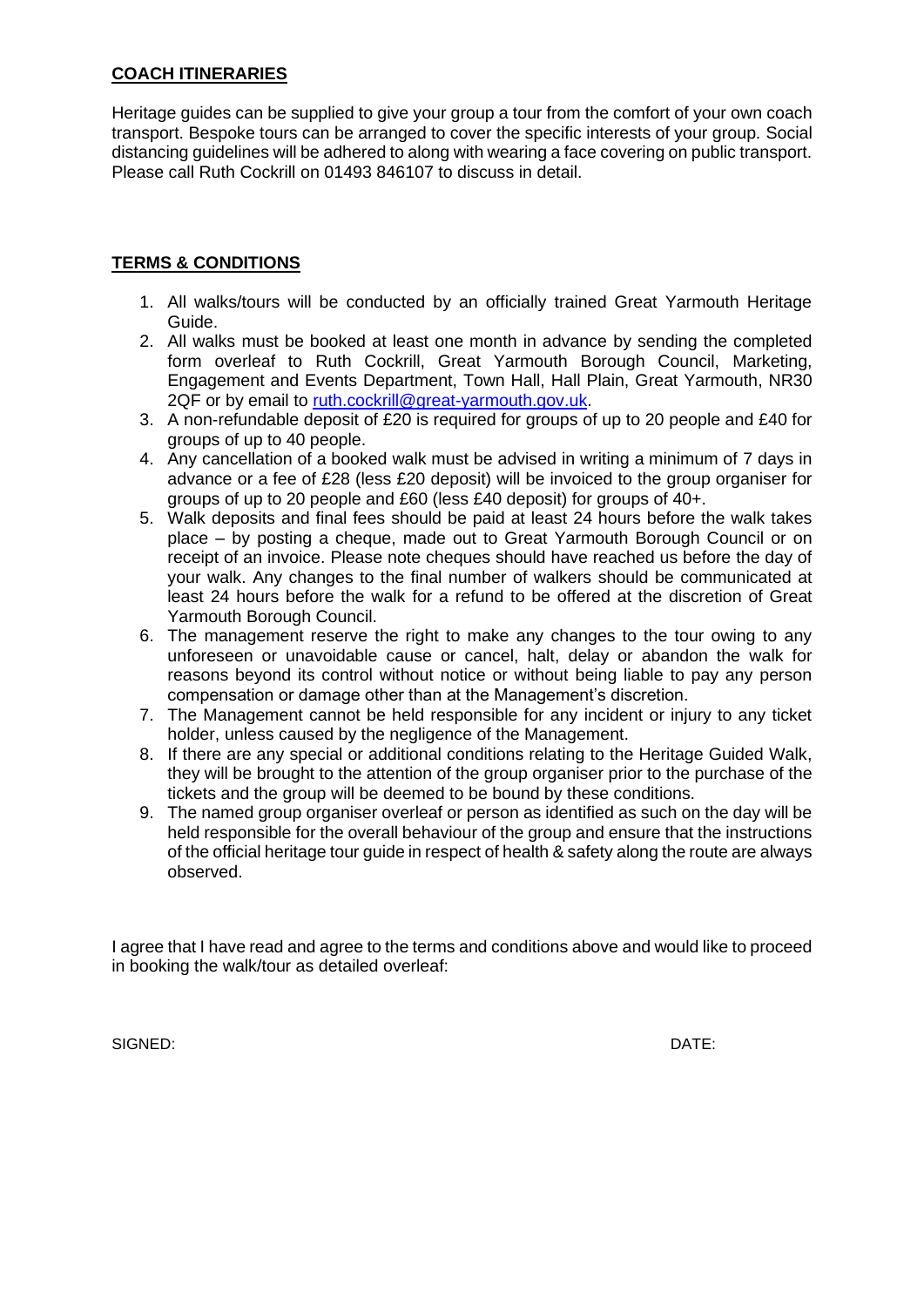

# **OFFICIAL HERITAGE GUIDED WALKS AVAILABLE FOR GROUP BOOKINGS**

#### **WALK 1. MEDIEVAL WALL WALK.**

Still one of our most popular walks Great Yarmouth's Medieval town wall is the second most complete in the country. Walk it with our officially trained heritage guides and find out why it was built, how it was reinforced in times of rebellion and civil war, and, while never seeing serious attack, defined the development of the town.

#### **WALK 2. SUN, SEA, STARS & CIRCUS.**

Over the years Great Yarmouth seafront has played host to many famous names and faces. Take a trip down memory lane with one of our heritage guides and learn how the holiday & entertainment industry has played its part in how it looks today.

#### **WALK 3. ROWS, FISHWIVES & RED HERRINGS.**

The famous and unique Great Yarmouth Rows are full of strange and sometimes macabre tales. Hear stories of the wealthy merchants that lived at one end and of the bars and brothels that had their place at the other! Take a walk to the Quay which was once described as the finest in all of Europe and learn of the herring industry and its importance to the growth of the town.

## **WALK 4. GORY STORIES ON A WICKED WALK.**

Great Yarmouth has its fair share of unpleasant and murderous stories to tell, join us on this wicked walk and hear all the gory details! Find out about the murders that took place in our famous Rows and about the press gangs that would tour the town's brothels. Hear stories of the stocks & pillory, hippings and hangings and learn the secret of the Chest of the Lost Souls.

## **WALK 5. QUAYSIDE & SEASIDE AT GORLESTON-ON-SEA**

Great Yarmouth's sister town of Gorleston-on-Sea has a fascinating heritage all its own. Situated south of Great Yarmouth at the mouth of the river Yare its beautiful promenade is the starting point for a guided walk filled with local history and stories. Learn about the demise of its elegant and turreted Victorian hotel, how the pier came to be, where the lido was and a great deal more.

#### **WALK 6. CAISTER-ON-SEA – 2000 YEARS OF HISTORY**

The village of Caister-on-Sea can be traced back over 2000 years. Discover how Caister became a heroic lifeboat community from Roman beginnings and how the phrase 'Caister men never turn back' came to be.